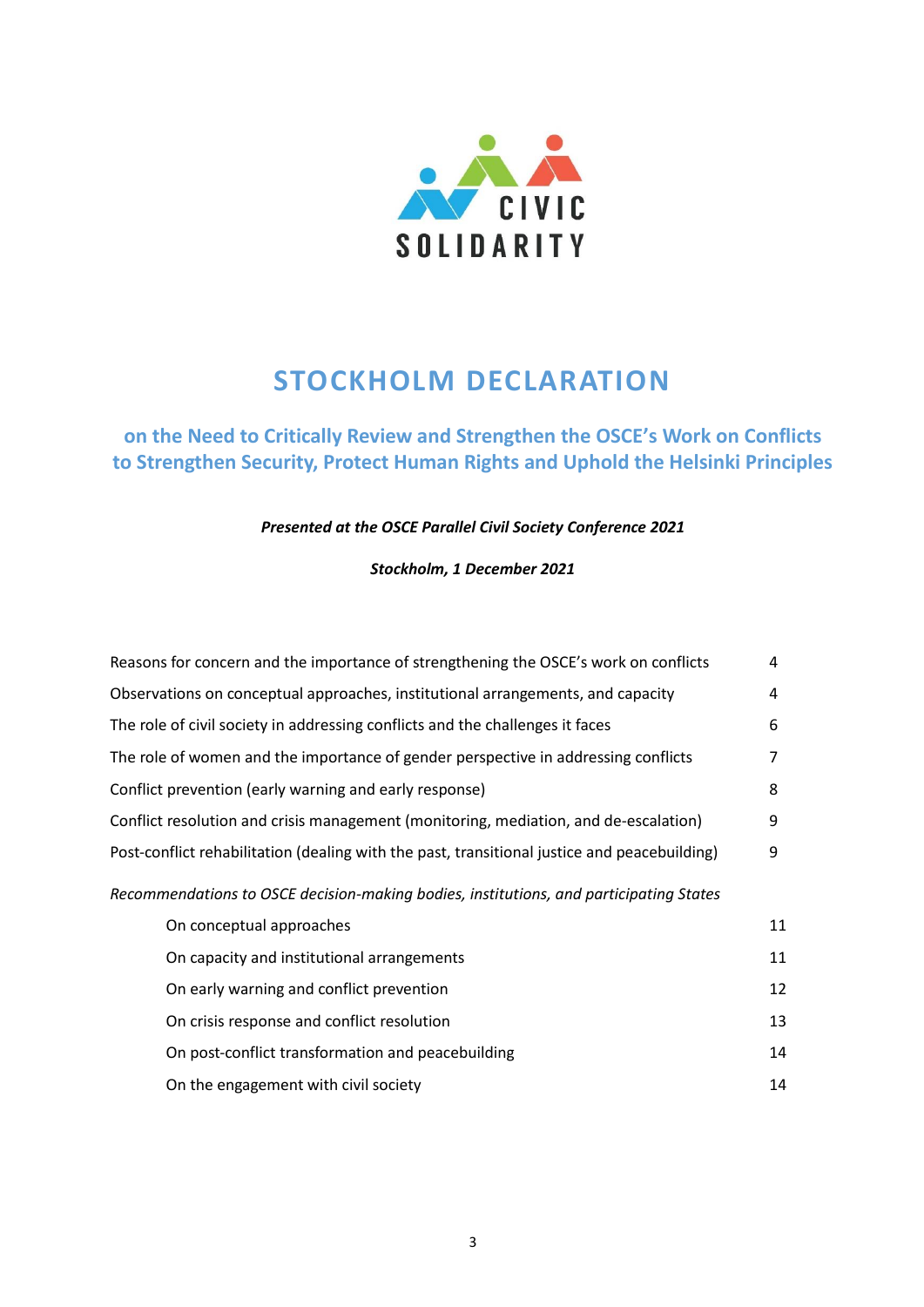#### **Reasons for concern and the importance of strengthening the OSCE's work on conflicts**

- 1. The year of 2021 marks the 10<sup>th</sup> anniversary of the OSCE Ministerial Council Decision 3/11 in Vilnius on "elements of the conflict cycle"<sup>2</sup>. It is an important basis for strengthening the OSCE's work in early warning, conflict prevention, conflict resolution, crisis management, as well as post-conflict rehabilitation and peacebuilding. The OSCE's comprehensive approach underlines the importance of addressing conflicts across all three OSCE dimensions and engaging with civil society.
- 2. This anniversary provides a valuable opportunity to take stock of the work done from a civil society perspective and assess the way the OSCE addresses conflicts by looking at conceptual approaches, discussing progress and challenges in its work, and analysing concrete situations on the ground.
- 3. The year of 2022 will also mark the 30<sup>th</sup> anniversary of emergence of several conflicts in the post-Soviet space as well as of the war in Bosnia and Herzegovina. Many of these conflicts remain unresolved and protracted, and some of them experienced recent resurgence of violence.
- 4. The OSCE and multilateralism are on the brink of a serious crisis. Disagreement and mistrust among OSCE participating States are the "new normal". This has resulted in the emergence of a fragile security situation across the OSCE region and has a direct impact on people's lives on the ground: wars and unresolved conflicts across the OSCE region, increasing threats to human rights, rule of law, and democracy, and shrinking space for civil society are dramatic examples of this development.
- 5. As a result, the OSCE's Charter of Paris for a New Europe (1990) and the Astana Commemorative Declaration on a Security Community (2010) remain an unfulfilled vision. This mere vision has its costs for the security situation in the OSCE region. There's a high risk of new conflicts emerging and old conflicts reoccurring. Lack of progress in addressing protracted conflicts over such a long period and the emergence of new conflicts in the last few years call for critical reflection and a strategic review of the OSCE's capacities to prevent and resolve conflicts.

# **Observations on conceptual approaches, institutional arrangements, and capacity**

6. The OSCE's main tools to address conflicts include its field operations<sup>3</sup> and the Conflict Prevention Centre (CPC). The CPC provides policy advice and analysis to the Secretary General, the Chairpersonship, participating States, and field operations<sup>4</sup>. Currently, the OSCE is engaged in four conflict resolution formats where it cooperates with other inter-governmental organisations and participating States<sup>5</sup>. The Chairperson-in-Office appoints Special and Personal Representatives, some of which have a special role in addressing conflicts<sup>6</sup>. The High Commissioner on National Minorities (HCNM) strengthens the OSCE's conflict prevention capabilities by getting involved when inter-ethnic tensions could lead to conflict, promoting inclusive dialogue and consultative mechanisms, and issuing guidelines used as tools for conflict prevention<sup>7</sup>. Comprehensive analysis based on evidence from multiple sources, including contacts in the field, is of fundamental importance for the CPC and the HCNM in their conflict prevention efforts. Finally, the MC Decision 3/2011 gave an additional mandate to Secretary General to compliment the role of the Chairpersonship in early warning and conflict

<sup>1</sup> <sup>2</sup> Decision No. 3/11 on elements of the conflict cycle, related to enhancing the OSCE's capabilities in early warning, early action, dialogue facilitation and mediation support, and post-conflict rehabilitation. 18th OSCE Ministerial Council, Vilnius, 6 – 7 December 2011. <https://www.osce.org/ministerial-councils/86621>

<sup>3</sup> There are currently 15 OSCE field operations. See<https://www.osce.org/where-we-are>

<sup>4</sup> See the Factsheet on the OSCE Conflict Prevention Centr[e https://www.osce.org/files/f/documents/e/3/13717\\_0.pdf](https://www.osce.org/files/f/documents/e/3/13717_0.pdf)

<sup>5</sup> The Minsk process on the Nagorno-Karabakh conflict, the Transdniestrian settlement process, the Geneva International Discussions on the 2008 conflict in Georgia, and the Trilateral Contract Group for the peaceful settlement of the situation in eastern Ukraine. See <https://www.osce.org/conflict-prevention-and-resolution>

<sup>6</sup> Currently include Special Representative in Ukraine and in the Trilateral Contact Group, Special Representative for the South Caucasus, Special Representative for the Transdniestrian Settlement Process, and the Personal Representative on the conflict dealt with by the OSCE Minsk Conference. Se[e https://www.osce.org/chairmanship/chairperson-in-office-representatives](https://www.osce.org/chairmanship/chairperson-in-office-representatives) <sup>7</sup> See<https://www.osce.org/hcnm>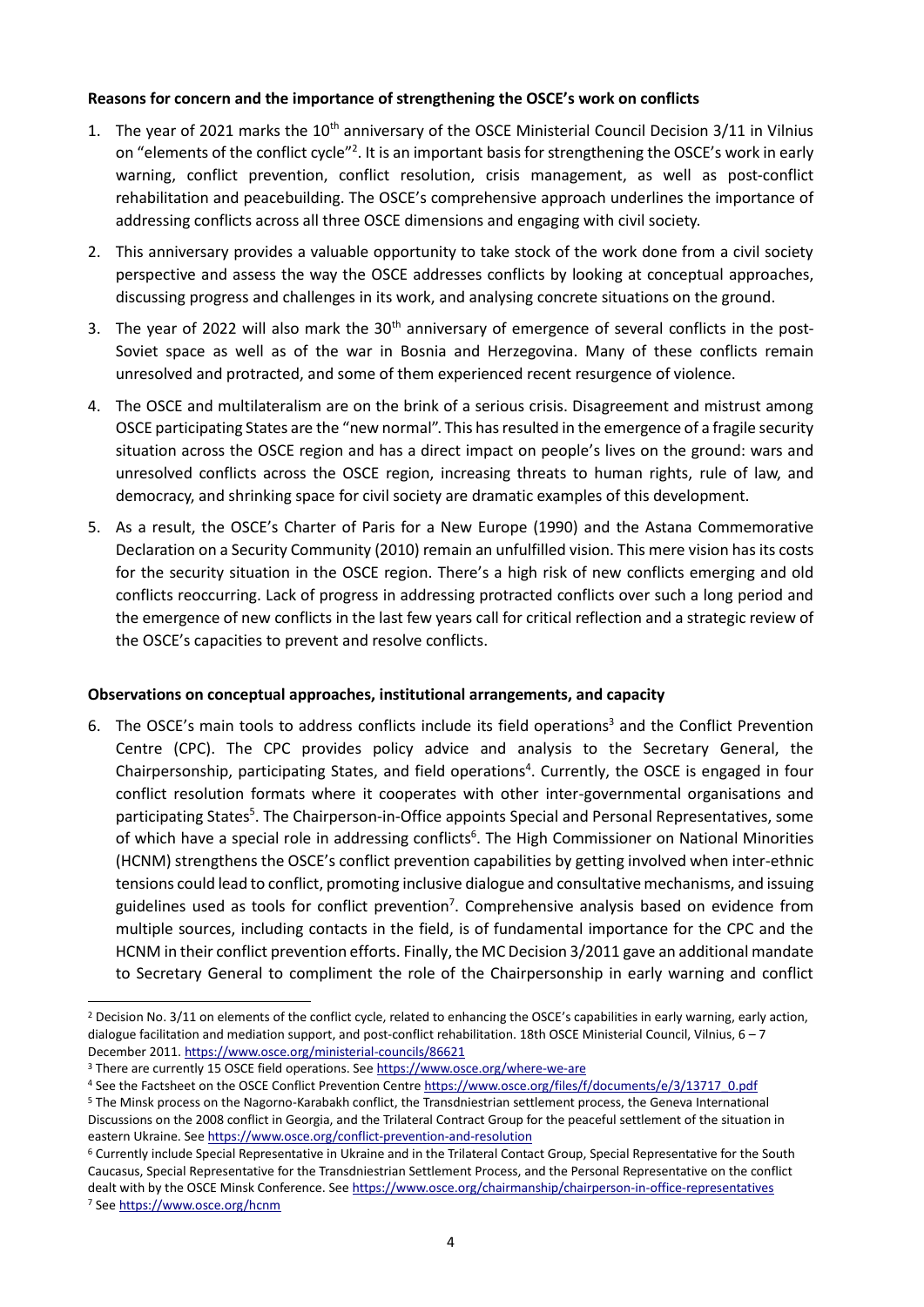prevention. The Secretary General and the HCNM are the two OSCE officials formally mandated to provide early warning to the Permanent Council.

- 7. Since the MC Decision 3/11, the OSCE bodies mandated to work on conflicts have made great progress in developing various instruments, toolboxes, trainings, and guidelines to make the OSCE's work along the conflict cycle more effective<sup>8</sup>. However, the OSCE and its executive bodies cannot make full use of their mandates and capacities due to a lack of political will of participating States to make proactive use of relevant instruments and a constant decrease of the organisation's Unified Budget, which constraints its ability to respond to emerging tensions and address root causes of conflicts.
- 8. Conflicts are too often addressed by OSCE participating States through the prism of the first dimension of military-political security. "Hard security" concerns dominate their discussions and actions on conflicts, while the human and the economic-environmental dimensions are given secondary attention. The primacy of "hard security" considerations in the perception of participating States leads to situations when early warning signs of a conflict – such as large-scale human rights violations, the deterioration of rule of law, the growing use of propaganda and hate speech, identified by field operations, the CPC and civil society – are seen as factors of secondary or tertiary order and are thus neglected.
- 9. Addressing conflicts effectively requires a consistent cross-dimensional approach, with the human and economic and environmental dimensions given a more prominent and equal role. This would not only correspond to the Helsinki comprehensive security concept but would allow for earlier and more efficient identification of warning signs and better conflict prevention. Working across dimensions along the conflict cycle should include addressing economic welfare, social development, environmental threats and climate crisis, and their impact on population. These threats could contribute to conflicts but can also serve as an opportunity for dialogue, cooperation and sustainable peacebuilding. Addressing them requires inclusion of civil society, especially women and youth.
- 10. The complexity of the OSCE institutional framework designed to address conflicts reflects the diversity of the OSCE's toolboxes. At the same time, it leads to situations when various aspects of conflictrelated problems fall into cracks in the patchwork of various bodies. Due to problems in communication and coordination, different elements of relevant expertise available inside the OSCE often fail to be accumulated and translated into action when a conflict unfolds and a fast reaction is required.
- 11. In spite of robust guidelines and agreements, analytical capacity, and commitment of the relevant bodies and individuals, for civil society dealing with conflicts and affected populations, the OSCE system of working on conflicts often appears non-transparent, having no entry points for information and cooperation, and slow, especially when rapid response is required.
- 12. The current negative and highly polarized political climate in the OSCE and the lack of trust among participating States lead to slow and often ad hoc, reactive decisions and actions. The lack of political will by participating States to make use of the OSCE's toolboxes and the lack of financial and human resources are the leading factors in terms of bridging the early warning – early action gap.
- 13. Most of the conflicts in the OSCE region are protracted, and displacement of population in the conflictaffected areas is also protracted. This makes it difficult to organise proper assistance in integration/ resettlement/return of displaced people, as the existing instruments are more applicable to emergency situations and do not produce tangible results in working with displaced population over longer time.

 $\overline{a}$ 

<sup>8</sup> See Michael Raith, "Addressing the Conflict Cycle: The OSCE's Evolving Toolbox" In: Institute for Peace Research and Security policy at the University of Hamburg: "OSCE Insights 2020 - Corona, War, Leadership Crisis", page 43-58, Nomos 2020 (ISBN online: 978-3-7489-2233-9[\) https://www.nomos-elibrary.de/10.5771/9783748922339-03/addressing-the-conflict-cycle-the-osce-s-evolving-toolbox](https://www.nomos-elibrary.de/10.5771/9783748922339-03/addressing-the-conflict-cycle-the-osce-s-evolving-toolbox)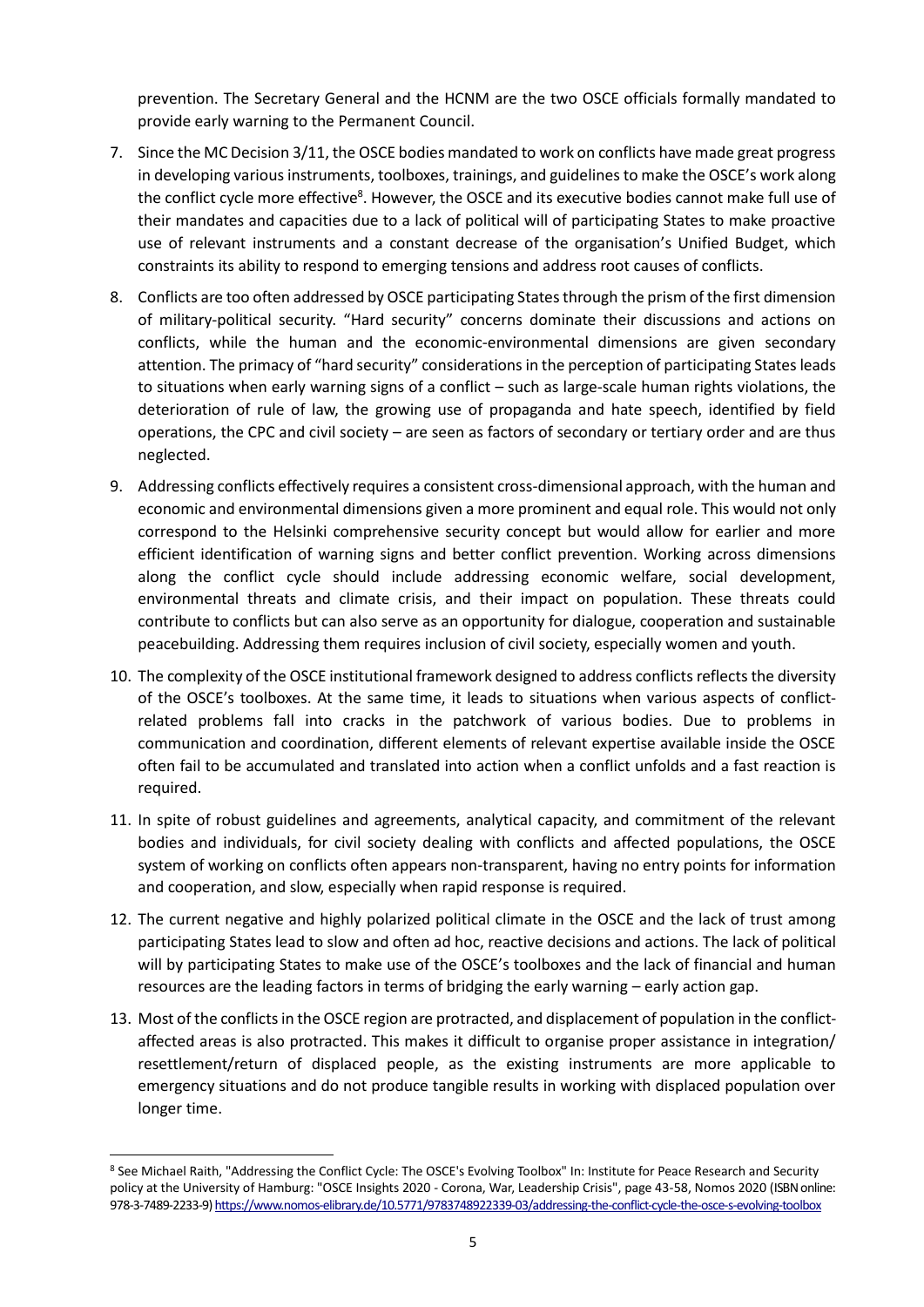14. While field operations serve as a key tool in OSCE conflict work, they are often understaffed, some of them lack a clear mandate on conflict work, experience pressure from host governments, and do not effectively interact with independent civil society. Moreover, field operations are not present in many participating States, falling victim of positions of participating States involved in conflicts which take advantage of the consensus rule and block extension of field operations' mandates. In particular, the Russian Federation, Azerbaijan and Armenia took advantage of the consensus rule to delay or paralyse political decision making, including on the extension of the mandate of field operations, their budgets, and staff capacities. A monitoring mission such as the SMM cannot be effective when conflict parties impose restrictions on its operations and prevent effective fulfilment of its mandate.

### **The role of civil society in addressing conflicts and the challenges it faces**

- 15. Human rights defenders, peacebuilders, including women and youth, play a particularly important role in peacebuilding by being active in the protection of civilians against violence; monitoring human rights violations and the implementation of peace agreements; advocacy for peace and human rights; socialisation to values of peace and democracy as well as development of the in-group identity of marginalised groups; building inter-group social cohesion by bringing people together from adversarial groups; facilitation of dialogue on the local and national level and beyond borders; and creating caring economy which helps to create entry points for all of the above elements of peacebuilding<sup>9</sup>.
- 16. While civil society's ability to act during the acute stage of a conflict is limited, it can make a stronger contribution to transitional justice by documenting violations of international humanitarian law and thus fight impunity and help in prevention of new conflicts. Documentation by civil society groups may be used in legal and truth finding processes, help to provide legal representation to victims of conflict, and be used to counter divisive narratives spread by parties to the conflict. This work is challenging because of security risks to civil society documenters who receive death threats, are attacked, and sometimes even killed. Recently, credible reports have been produced by NGO coalitions on violations of international humanitarian law during the conflicts in Donbas and Nagorno Karabakh<sup>10</sup>.
- 17. The role of civil society is especially crucial in the current situation where historical prejudice, enemy images, and xenophobic narratives are again on the rise in many countries due to the surge of nationalistic and populist parties who manipulate public opinion and increase tensions. Civil society could play a stronger role in mobilising members of the pubic against hate speech, divisive narratives and nationalistic sentiments propagated by political leaders in their power interests and preventing some parts of (un)civil society from contributing to these negative developments. More active civil society engagement is needed before, during and after conflicts, given the deteriorating situation.
- 18. The vast potential of civil society remains largely untapped in the OSCE's conflicts-related work. While some OSCE bodies involved in conflict-related work strive to engage with local and international civil society actors, these efforts are not sufficient: civil society expertise and information are not used effectively, and necessary information is often not provided to them $^{11}$ .
- 19. Space for civil society is shrinking across the OSCE region even in peaceful circumstances but pressure is truly systematic in countries involved in conflicts. NGOs and activists involved in conflict prevention, documentation of human rights abuses and violations of international humanitarian law in conflict zones and in the post-conflict transformation work, are often labelled "traitors" and "enemies". Their

<sup>1</sup> <sup>9</sup> Paffenholz, Thania/ Spurk Chris. Civil society, Civic engagement, and Peacebuilding. In: Social Development Papers, No. 36/2006, p.27-32.

<sup>&</sup>lt;sup>10</sup> See, for example, When Embers Burst into Flames. International Humanitarian Law and Human Rights Law Violations During the 2020 Nagorno-Karabakh War. Report by the International Partnership for Human Rights, Truth Hounds and Global Diligence. May 2021[. https://www.iphronline.org/wp-content/uploads/2021/06/NK\\_final\\_report\\_2021.pdf](https://www.iphronline.org/wp-content/uploads/2021/06/NK_final_report_2021.pdf)

<sup>11</sup> Natascha Cerny Ehtesham/Laurent Goetschel. Civil Society in the OSCE: From Human Rights Advocacy to Peacebuilding. In: OSCE Yearbook 2015, p. 359 - 374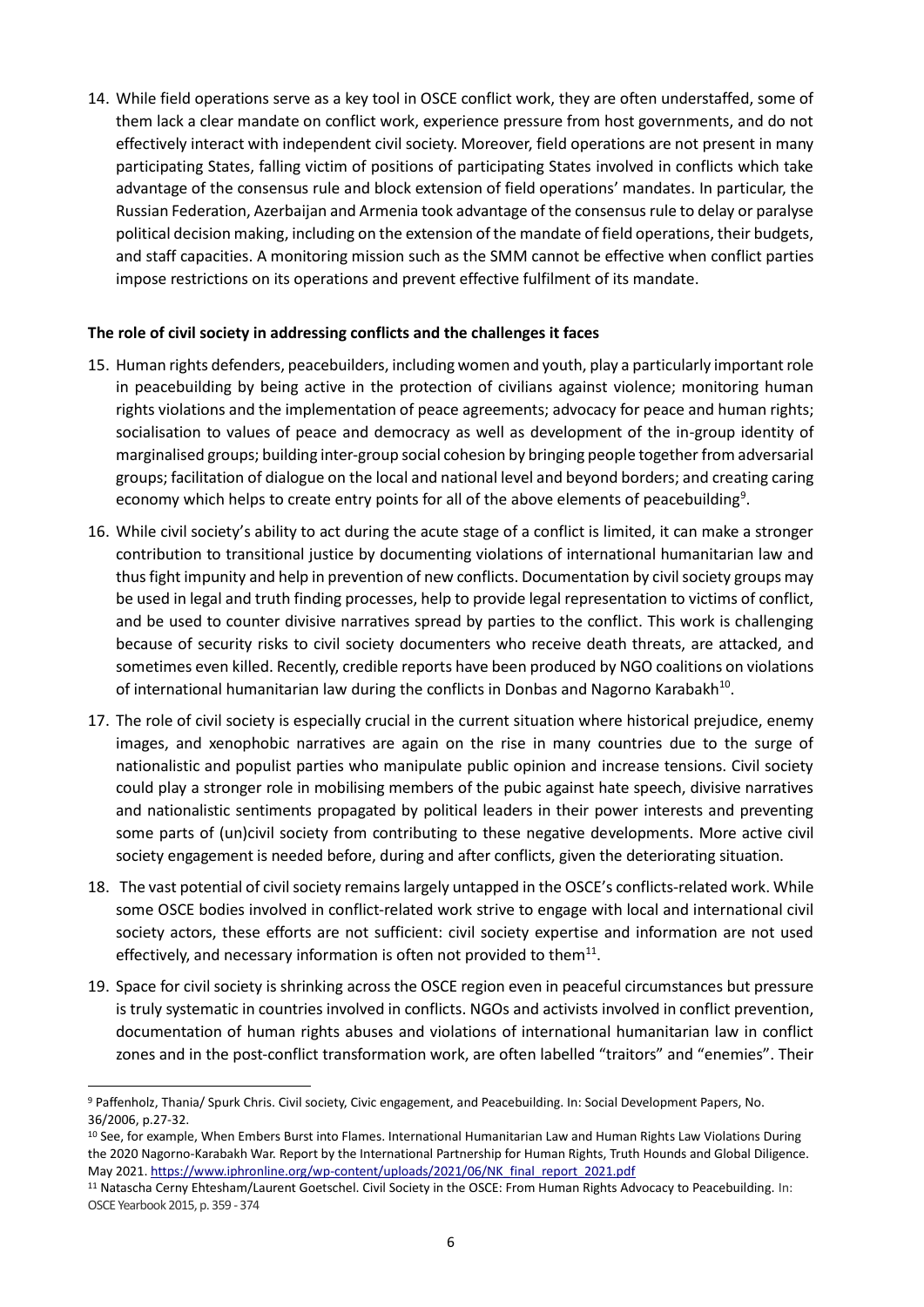ability to contribute to the work on conflicts is undermined by the adoption of discriminatory laws and policies in conflict zones restricting freedoms of association, expression and movement, such as blocking external funding of NGOs, suppressing critical opinions, or blocking civil society's access to conflict zones. Monitoring of human rights violations in the occupied and unrecognised territories can often be done only from the outside because of highly insecure conditions for local activists.

- 20. Pressure on civil society is not gender neutral: women activists are often particularly targeted and disproportionately affected both in peaceful circumstances and conflict situations. This has highly negative consequences for their work at all stages of the conflict cycle.
- 21. Effective participation of civil society in conflict prevention and peacebuilding is undermined by a lack of security for peacebuilders. They are not recognised as a distinct civil society group, requiring particular support and protection, similar to those for human rights defenders, to ensure their protection from violence, persecution, and discrimination.

#### **The role of women and the importance of gender perspective in addressing conflicts**

- 22. The MC Decision 3/2011 stressed the importance of women's participation in addressing conflicts and the importance of the application of provisions of UNSCR 1325 that can give additional impulse to conflict transformation. Other relevant OSCE documents include the 2004 OSCE Action Plan for gender equality which states that participating States, the Secretariat, institutions, and missions need to ensure that a gender perspective is integrated into OSCE activities, programmes, and projects; the MC Decision 14/05 on women in conflict prevention, crisis management and post-conflict rehabilitation; and the Toolkit on the Inclusion of Women and Effective Peace Processes (2019). The CPC's Mediation Support Team and the Secretariat's Gender Unit have instruments which could increase women's and youth participation in mediation and dialogue, negotiations, and conflict transformation processes. Strengthening these efforts and fully implementing the MC Decisions and the toolkit's recommendations are necessary to allow women and youth to become involved in these processes.
- 23. Gender sensitive information is crucial to early warning systems and can reveal otherwise unseen conflict drivers and triggers. To implement the Beijing Platform for Action and UN Security Council Resolution 1325 calling for increased roles for women in conflict prevention, the OSCE's conflict early warning systems must be strengthened profoundly with regard to gender issues. While these bodies are well aware of gender implications, just like other international organizations, the OSCE struggles to integrate them effectively into early warning analysis from a conceptual point of view.
- 24. We see a lack of gender analysis of underlying root causes of conflict and violence, which has a strong impact on the protection and participation of women and marginalised groups as change makers and actors in a preventive approach.
- 25. The concurrent shrinking space for women's organising happening in the climate of a global backlash against gender equality further calls for protecting civil society organizations, particularly women's rights actors, human rights defenders and feminist peace activists and their engagement in the public sphere. Across the OSCE region, we witness huge cuts in direct funding for women's organisations.
- 26. In addition to an alarming increase in domestic violence during the COVID-19 pandemic, there is also a growing threat to women's safety in the public sphere. In many countries in the OSCE region, women are confronted with violence and other forms of extremism which directly or indirectly induce sexual, gender-based and other forms of violence.
- 27. Women are key actors against radicalisation and violent extremism and all forms of discrimination and not necessarily as mothers but as persons and legal subjects with voice and power to act. Therefore, a priority goal across the OSCE region must be to develop concrete mechanisms which will increase women's participation at all levels of decision making and negotiation.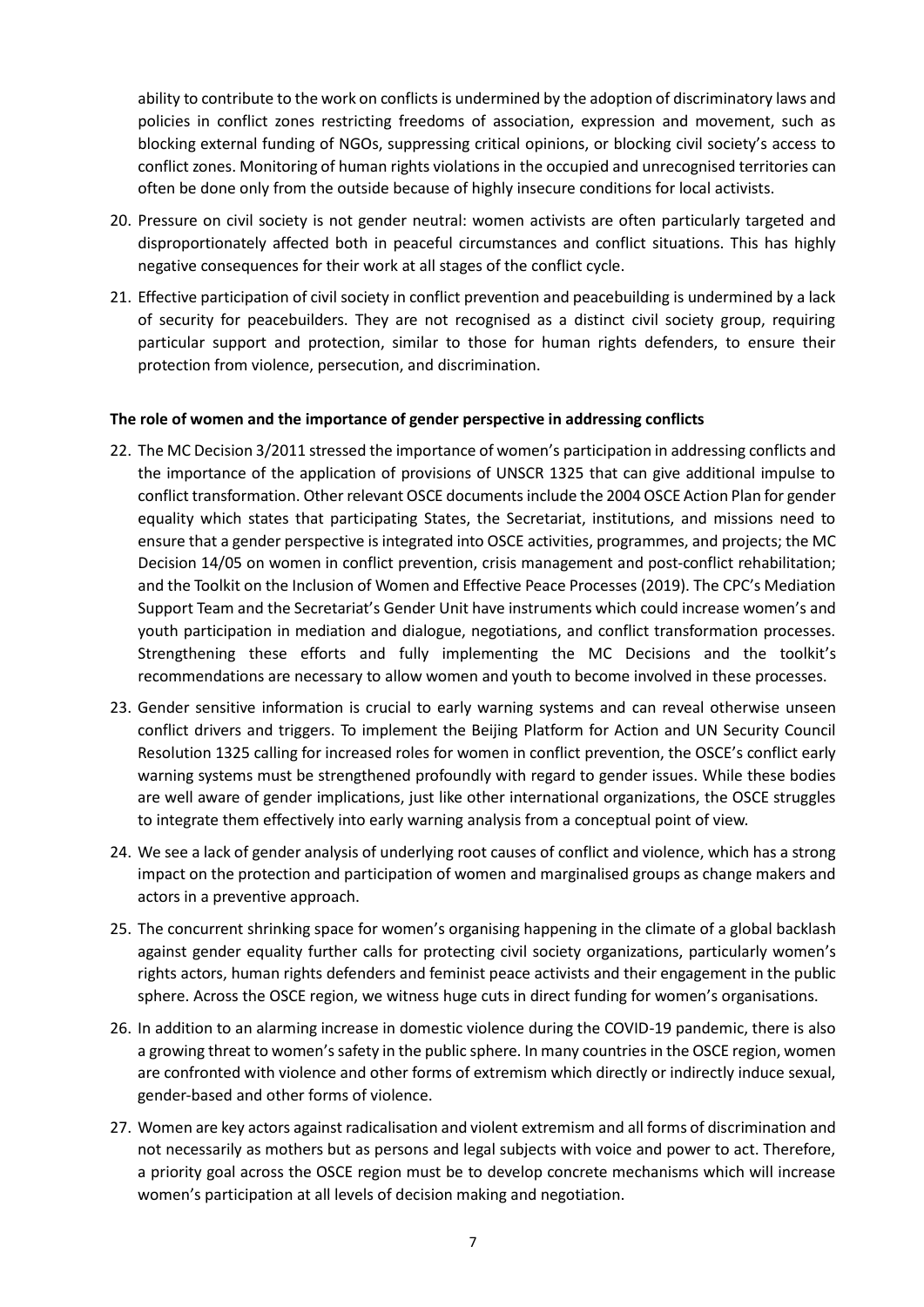- 28. Women are also key actors in post-conflict rehabilitation, in formulating post-conflict transition, trauma healing, but also transitional justice measures and political initiatives. Yet, there is a need to address discriminatory economic conditions and support care work as a pillar of women's peace work.
- 29. In post conflict societies women are often killed by firearms, the gun being the most frequently used weapon. Although the possession of firearms and their presence in the household poses a great threat to security, some of the post conflict societies do not even have a statistical database or records on post-traumatic stress syndrome/PTSD, or on the number of women exposed to violence at the hands of former participants of wars affected by PTSD.

### **Conflict prevention (early warning and early response)**

- 30. A human dimension crisis should serve as a key warning sign for a military security crisis. It requires an early response from the international community before it escalates into an armed conflict. Civil society groups gave warnings on these early sings in many conflicts, but their voice has not been heard.
- 31. The OSCE Moscow Mechanism is an important tool for reaction to human dimension crises, especially when OSCE action is blocked by the consensus rule. It allows for credible documentation of human rights abuses and for maintaining the situation in the spotlight. Effectiveness of its application depends on the willingness of participating States to hold violators of commitments among them accountable and on taking strong follow-up steps after a report under the Moscow Mechanism is issued.
- 32. Acknowledging the sensitive nature of the work of the CPC and the "quiet diplomacy" conducted by the HCNM, greater transparency in their conflict prevention work and better communication with civil society beyond the limited circle of their regular sources is necessary. The CPC coordinates a network of Early Warning focal points in OSCE executive structures, including field operations and their civil society contacts. HCNM regularly upgrades its legal, political and media analysis with the help of its multi-lingual staff, including on the ground. However, information on early warning signs from broader civil society does not reach the CPC and the HCNM in a systematic manner as there are currently no effective mechanisms in place for civil society to forward relevant information.
- 33. The CPC's Situation/Communication room (SitRoom) has a key early warning relevance for monitoring developments in all 57 participating States, giving regular update to the Chair, the Secretary General and senior management. However, due to the lack of resources its capacities are insufficient.
- 34. Non-cooperation of a participating State is major obstacle to effective monitoring on the ground, as is seen in the case of Crimea and Donbas, where the Special Monitoring Mission in Ukraine is prevented from fully implementing its mandate. The OSCE has no field operations in the South Caucasus, Russia, Belarus, and in countries to the "West of Vienna". It makes operational capacity of the OSCE to react to possible deterioration of situations throughout the OSCE region much weaker.
- 35. The OSCE monitoring capacity in conflict-affected areas is insufficient, including protracted conflicts (such as in the Transnistrian region of Moldova), conflicts where violence stopped fairly recently (Tajik-Kyrgyz border) or where armed confrontation continues (Nagorno Karabakh and Donbas). This problem is exacerbated by the weak presence of monitors from other inter-governmental bodies.
- 36. Refusal by de facto and de jure authorities to accept requests for visits by human rights rapporteurs of inter-governmental organisations further undermines the ability of the international community to monitor the situation on the ground and detect possible early warning signs of conflict.
- 37. Violations of the rights of national minorities, including gender-based violation of rights, can lead not only to internal violent conflict but also to external aggression.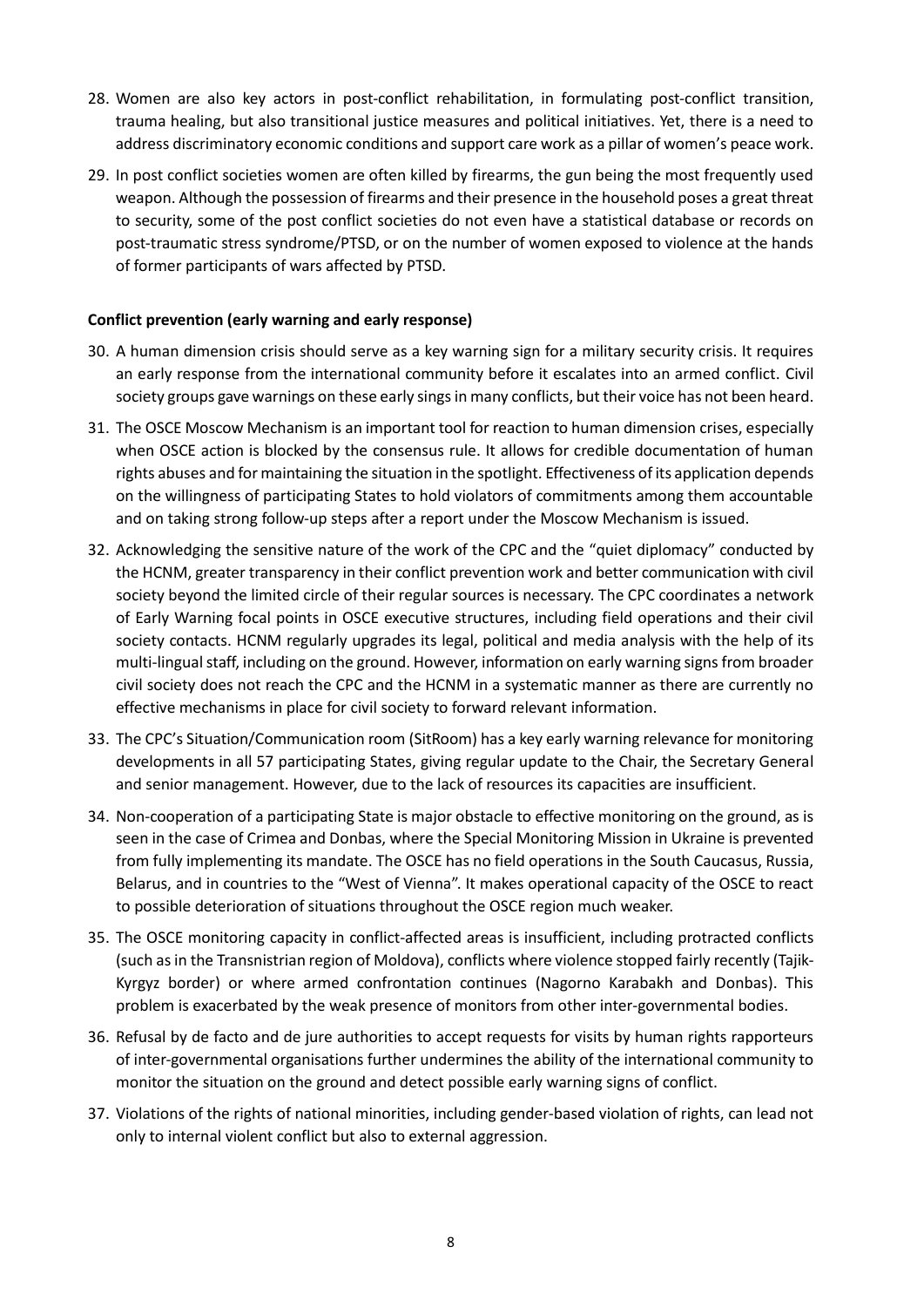38. In the last two years, de-facto authorities in various conflict zones have been using the Covid-19 pandemic restrictions as a pretext to block passage of the so-called administrative boundary lines by local population living on different sides, adding to their suffering and undermining dialogues.

#### **Conflict resolution and crisis management (monitoring, mediation, and de-escalation)**

- 39. Dealing with conflicts in the OSCE is increasingly driven by the desire to overcome growing divisions among participating States and engage political leaders on both sides of the divide in dialogue. As a result, the focus on conflict management is more than ever narrowed down to political dialogue among political leaders and mediation between them, rather than participation of a broad range of actors to address the root causes of conflicts. Such "engagement at any cost" makes all parties involved hostages of political bargaining and focuses on "negative peace", to the detriment of building durable "positive peace". Conflict resolution efforts at Track-2 and Track-3 facilitated by OSCE field operations are a positive example of a more comprehensive and inclusive approach and should be supported and scaled up.
- 40. Proper conflict analysis, including stakeholder analysis, is of paramount importance for effective conflict resolution. If the analysis is wrong or deceptive, then the processes built upon it are inefficient. In particular, a conflict party should not act at the same time as a mediator or a peacekeeper. This is illustrated, specifically, by an ambiguous role of the Russian Federation in the Geneva International Discussions. While the format includes Russia as one of the negotiating parties, Russia perceives itself as a mediator in the discussion on security and stability in the South Caucasus, causing a deadlock in negotiations. The same applies to the 5+2 format of the Transnistrian Settlement process where Russia imposed its peacekeeping and mediating role, blocking progress in resolving the conflict for many years.
- 41. Since parties to many conflicts are so entrenched, it is difficult to change the nature of the conflict. Therefore, the role of civil society in conflict resolution is ever more important. However, peace negotiations do not involve civil society in any way – contrary to current policy debates and best practices. Dialogues and discussions between political actors taking place in the conflict settlement formats are considered closed to and distanced from civil society and affected communities.
- 42. Access to information and developing a transparent and systematic mechanism of communication and cooperation between the OSCE and civil society is essential for CSOs to make a meaningful contribution to conflict mediation, monitoring and de-escalation. In theory, civil society input could be channelled through OSCE field operations, but they often have limited staff capacities and limited mandates on conflicts, and insufficiently engage with CSOs – or are simply absent in a number of states.
- 43. The CPC established a Mediation Support Team as an OSCE-wide focal point for dialogue facilitation and mediation support. It lacks resources to cover the current demands for its work on mediation and dialogue processes and on assisting field missions for enhancing peace and stability over the long term. Outreach to civil society for a meaningful inclusion in peace processes has to be more systematic, creating opportunities for its engagement as the main stakeholder for sustainable peace.
- 44. As in conflict prevention, the OSCE ability to effectively pursue conflict management (e.g., monitoring of ceasefire agreement) is undermined by the insufficient number of monitors on the ground, problems with access to territories, and security risks for people working on crisis management.

#### **Post-conflict rehabilitation (dealing with the past, transitional justice and peacebuilding)**

45. Building durable peace after the end of hostilities is not possible without truth, justice for the victims, and ending impunity of the perpetrators, including accountability for war crimes and crimes against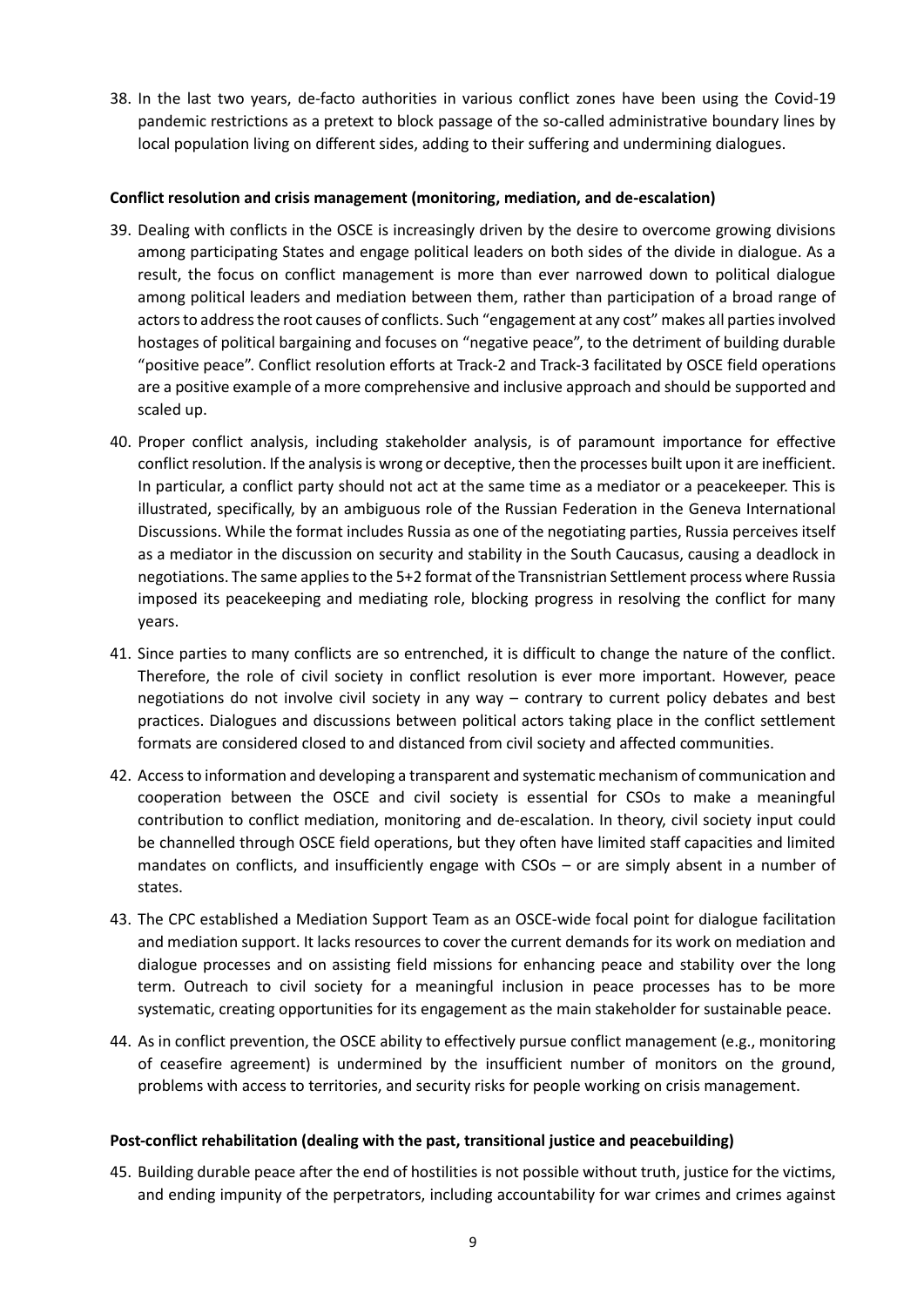humanity, fighting against propaganda and hate speech, and addressing the needs of displaced and affected people. All these lines of work are important for preventing the resumption of conflicts.

- 46. Well documented violations of international humanitarian law include the use of unconventional weapons and non-conventional armed violence against peaceful population, including tribal killings and torture, recruiting and trafficking in mercenaries and impoverished foreign soldiers, intentional targeting of civilians, journalists, and medical workers, cultural heritage, and schools, and causing mass displacement of population. The problem of prisoners of war and illegally detained people persists in a number of conflict areas, such as Nagorno Karabakh and Donbas. Likewise, the problem of missing persons undermines post-conflict transformation. The OSCE needs to take a more active role in addressing these problems. Cross-regional learning on different topical issues should be applied. For example, lessons from South Eastern Europe on missing persons might prove helpful in other regions.
- 47. Violations of international humanitarian law are often dealt with only on the local level. As a result, members of the elites are rarely, if ever, prosecuted. Insufficient persecution and impunity has led to a situation when many persons accused of war crimes and crimes against humanity remain part of the political elite in some states and are given awards or are hailed as national heroes. They continue playing a destructive role in the transition processes.
- 48. The OSCE could claim a special role in addressing violations of international humanitarian law and assist in bringing alleged violations under prosecution at the local and international level. This will have a strong preventive effect on emergence of new conflicts or renewal of violence in protracted conflicts.
- 49. Dealing with the past is a key component of post-conflict rehabilitation and prevention of new conflicts. It is vital to continue underlining the importance of engagement with the past and developing ongoing acknowledgement of suffering through actions and statements, including art and culture. Condemnation of violations of international humanitarian law should be expressed as frequently as it is required by victims, survivors, or their descendants.
- 50. Healing and reconciliation are long-term processes that require substantial investment. When lessons from past conflicts are not learnt and historical memory is not addressed, nationalistic narratives prevail and aggressive propaganda persists. In this case, negative sentiments about neighbours and resentment are promoted by media, at schools and universities. Many field operations are engaged in this area of work. However, reconciliation cannot be imposed and needs to be locally driven. Lack of local ownership and willingness to engage in reconciliation is a key challenge. The CPC has captured lessons in this field, including on working with civil society, which need to be shared and supported<sup>12</sup>.
- 51. Propaganda encourages hatred and provokes violence, division, and conflicts. Particularly worrisome is its influence in fragile countries with unfinished processes of statehood and identity building, postconflict societies and countries in crisis. Media involved in disinformation and propaganda do not respect professional standards, breach the code of ethics, and support frozen conflicts. Changing the narratives, educating the public to resist propaganda and develop critical thinking is an important task.
- 52. Protracted displacement of people continues to be one of the roots of conflict revival. The needs and priorities of people in the situation of protracted displacement and of people living on conflict-affected territories should be addressed as a matter of priority. They should be actively involved and supported as important participants of post-conflict reconstruction, conflict transformation and reconciliation.
- 53. Lack of access to justice in conflict zones undermines durable peace. In many conflict areas, especially controlled by unrecognized authorities, there are no legitimate and credible courts. Moreover,

-

<sup>12</sup> See: Building Sustainable Peace and Democracy: OSCE Experiences in South-Eastern Europe. A Reference Guide. OSCE Conflict Prevention Centre. 2018.<https://www.osce.org/secretariat/383751>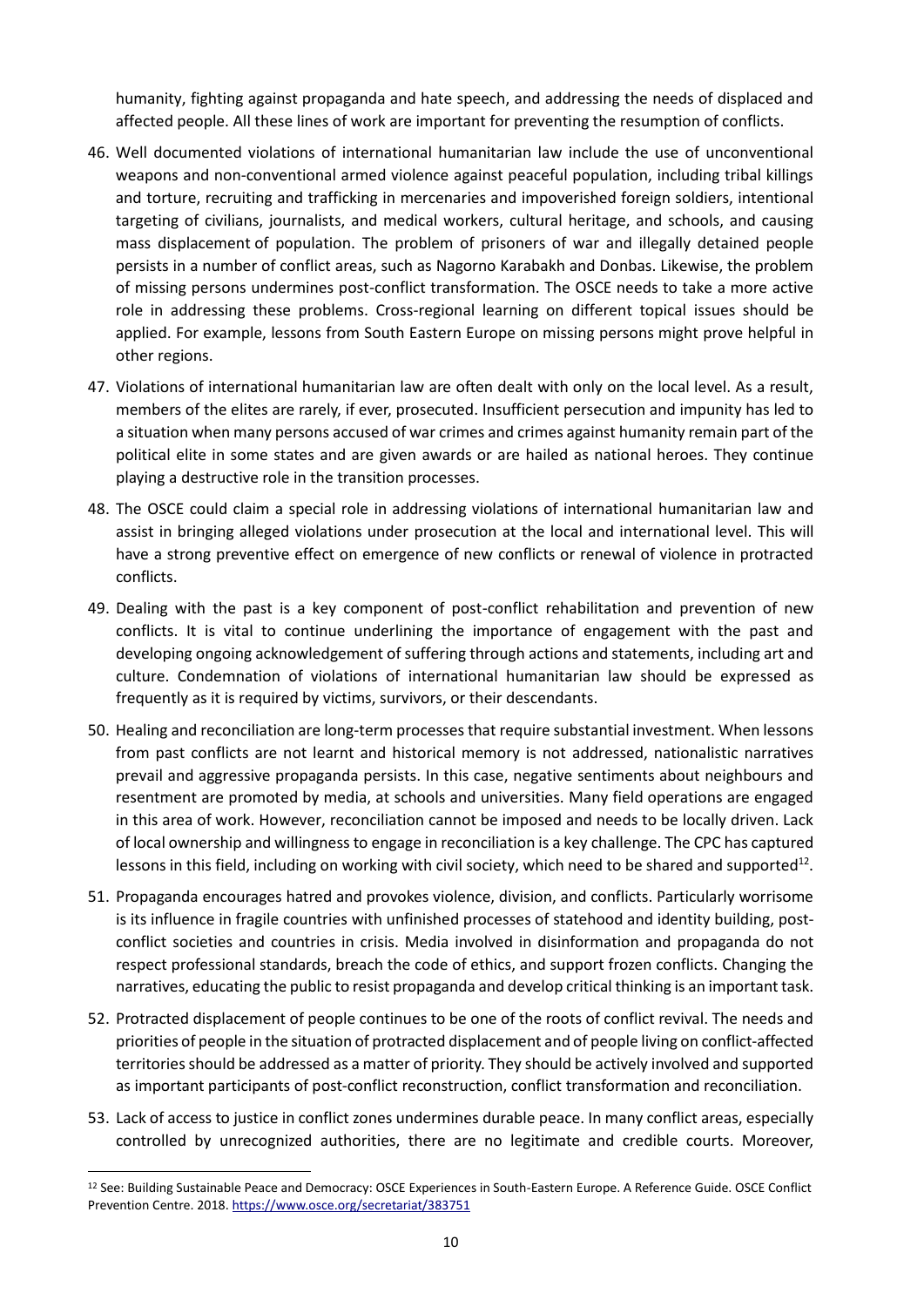judgements of local "courts" in these regions are not valid outside of them. In the absence of a legitimate justice system in these territories, effective protection of human rights of the affected population and impunity for violators remain a serious problem, adding to insecurity and instability.

54. Developing infrastructure for peace requires a shift from "negative peace" (no violence) to positive peace (rule of law, protection of human rights, strong democratic institutions, social cohesion, resilience to violence, etc.). In the OSCE this is the task of field missions who work to support this kind of transition and empower locals to be resilient to violence and hatred. However, in reality their ability to act is limited by their mandates, resources, and pressure from states. Post-conflict transformation should not be left to field missions alone; civil society has to play a more prominent role.

# **Recommendations to OSCE Decision-Making Bodies, Institutions, and Participating States**

#### **On conceptual approaches**

- 55. The human dimension should be an important part of the conceptual framework of the OSCE's work to address conflicts. A more systematic link between the three OSCE dimensions (security, economicenvironmental and human) is important to increase the effectiveness of efforts to prevent human rights violations that may cause conflicts, to resolve conflicts, and to ensure durable peace.
- 56. Improved coordination and cooperation between all relevant OSCE political bodies, institutions, and executive bodies is necessary to ensure the best use of expertise and institutional memory available inside the OSCE for well-informed decision-making.
- 57. The OSCE bodies should systematically work to promote the inclusion of civil society in all relevant processes in the political, social, economic, and human rights sphere. Coordination, communication, and cooperation of the OSCE with civil society regarding early warning, monitoring, conflict resolution, mediation, transitional justice, and peacebuilding should be enhanced, including by the establishment of communication platforms and mechanisms for each specific conflict or crisis in participating States with and without OSCE field missions. The OSCE hate crime reporting website<sup>13</sup> or the UN Civil Society Support Room (CSSR) on the conflict in Syria<sup>14</sup> could serve as inspiration.
- 58. Gender sensitive conflict analysis, including differential impact of conflict, needs to be developed in the OSCE. Active involvement of women, especially conflict-affected women, and their networks, should be safeguarded. In OSCE activities on providing protection and support to human rights defenders, special focus should be made on women human rights defenders. OSCE institutions and participating States should work with each other and other international actors towards full implementation of the UNSCR 1325 and the Women, Peace and Security agenda, and ensure women a meaningful and effective engagement in all stages of conflict resolution and peacebuilding.

#### **On capacity and institutional arrangements**

- 59. The OSCE bodies working on conflicts need sufficient funds to make full use of their mandates and to maintain their ability to respond to (re-) emerging tensions and ensure security in the OSCE region. The personnel and budget of the Conflict Prevention Centre should be increased, to ensure that it disposes of analytical capacities to cover relevant developments throughout the OSCE area.
- 60. Currently, the OSCE is taking stock on the implementation of the MC Vilnius Decision 3/2011. In order for civil society to make a meaningful contribution, outcomes of the analysis should be made available to the public and discussions of its findings should take place, including with broader civil society.

 $\overline{a}$ 

<sup>13</sup> <https://hatecrime.osce.org/>

<sup>14</sup> <https://specialenvoysyria.unmissions.org/civil-society-support-room>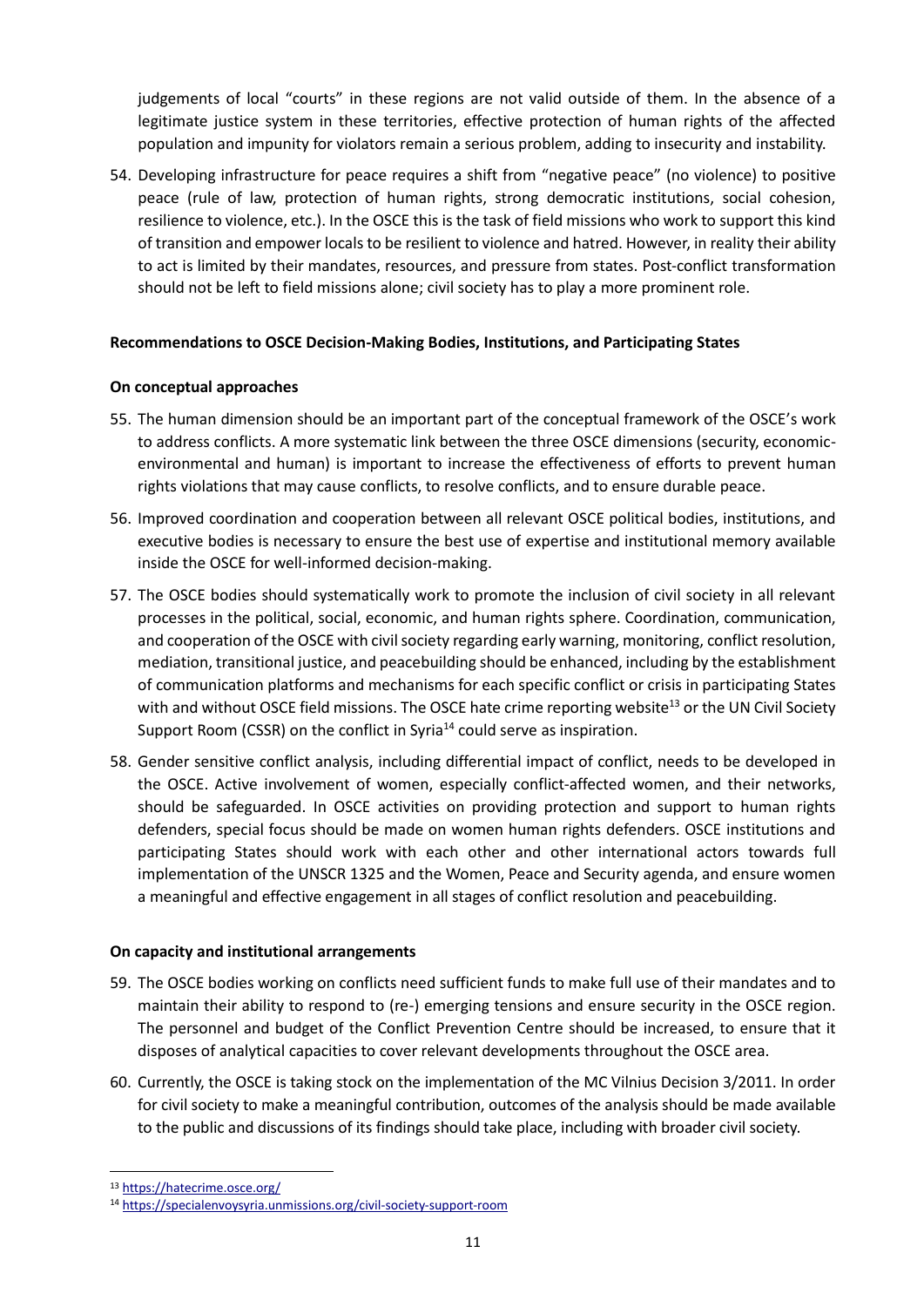- 61. The OSCE has multiple mechanisms of rapid response to crises and conflict situations. Some of them require modification, political will of participating States or creativity to be applied effectively, such as the Vienna Mechanism, the Moscow Mechanism, special monitoring missions, or the "consensus minus one" and the "consensus minus two" rules. In addition, new rapid response mechanisms should be established, including an emergency reaction procedure.
- 62. New cooperation formats between the OSCE and participating States without an OSCE field mission, especially when they are involved in a conflict situation, should be established in order to create a platform for cooperation and coordination between the OSCE, the state and civil society organisations. Budgets should be allocated for such cooperation formats and projects implemented within them.
- 63. Information on projects implemented by the OSCE in participating States, especially those involved in conflicts, should be made more transparent. An annual planning process for OSCE projects in participating States should be the institutionalized, involving OSCE executive bodies, field operations, a participating State, civil society, and representatives of affected population, in order to develop an inclusive and coordinated action plan for OSCE projects on the local level.
- 64. OSCE conflict resolution processes and formats should be made accessible, and their work should become more transparent to civil society and affected communities.

#### **On early warning and conflict prevention**

- 65. The notion of a "human dimension crisis" should be introduced in the OSCE, leading to the establishment of emergency procedures and the creation of a coordination mechanism within the OSCE to exchange information among key actors, including civil society, to coordinate with other international organisations, and to take concrete decisions on relevant steps.
- 66. The conflict prevention approach by the CPC and field missions that links the short-term operational prevention with long-term structural prevention and addresses the root causes of conflicts in all three dimensions should be supported by participating States. Improvement in human security, democratisation, and creation of opportunities for better social and economic development are the best investment in conflict prevention, as they create pre-conditions for peaceful conflict transformation.
- 67. A stronger leadership role of the Chairpersonship is required when the first warning signs of an unfolding human dimension crisis and/or conflict are detected and a rapid response is needed. The Chairpersonship must make active use of the CPC`s early warning functions, supporting the Secretary General and the CPC to carry out their early warning mandate. In cases when the human dimension situation deteriorates and monitoring access to the country is limited or absent, a Chairpersonship action should be taken, including in the form of a Chairpersonship-commissioned report.
- 68. In states and regions where the OSCE has no field operations but where a potential of conflict revival exists, other OSCE instruments, such as fact-finding missions, should be actively used. When the OSCE is prevented by participating States from sending a monitoring mission, its bodies should be more actively engaged in distant monitoring and regularly use civil society documentation and testimonies of experts, witnesses, and victims in locations outside of the area. Creating a dedicated page at the OSCE website would also help, allowing people to upload information from wherever they are.
- 69. The Secretary General should more effectively use his/her mandate for early warning action on the basis of the MC Decision 3/2011, including by making more regular early warning reports to the Permanent Council to enable participating States to engage early on emerging trends. Early warning by the Secretary General should be implemented in a way that keeps the door open for constructive engagement.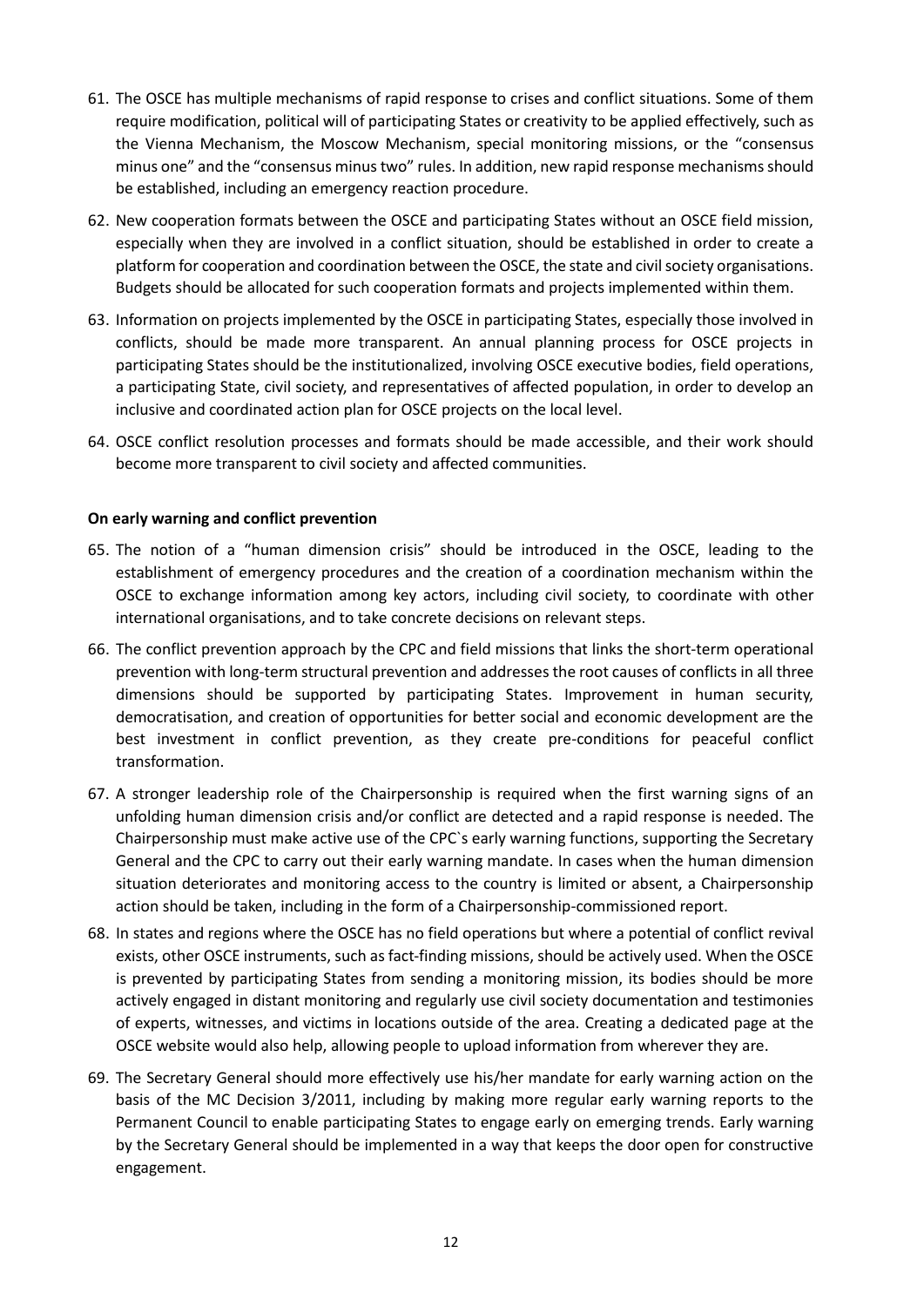- 70. Relevant OSCE bodies should establish information exchange on early warning with other intergovernmental organisations and actively use it.
- 71. A systematic mechanism for civil society to share relevant information with the CPC coordinated Network of Early Warning focal points and the CPC Situation/ Communication room (SitRoom) should be established. This could also be done in cooperation with other international organizations. The ODIHR hate crime reporting website for information collection might be used as a model.
- 72. If the CPC had more resources and if participating States agreed to it, more attention should be given to capacity-building for civil society organisations in terms of early warning/early action. The CPC and field operations should ensure that CSOs can act as first responders and insider peacebuilders.
- 73. The HCNM should commission a study on the implementation by participating States of the HCNM conflict prevention Guidelines and hold discussions of findings and recommendations of the study with participating States and civil society.
- 74. The ODIHR needs to have better rapid response/ standby capacity in order to deal with emergencies and crisis situations, such as for sending human dimension assessment missions. This includes relevant budgets for rapid response that could be used throughout the year.
- 75. Protection of civil society space should be treated as a matter of conflict prevention. The OSCE actors should consider repressive legislative and policy changes regarding civil society space as early warning signs of a human dimension crisis which may lead to the development of a conflict situation. The establishment of a mandate of a Special Representative on Civil Society might be an option in this regard.
- 76. Gender indicators of conflict revival, which are being elaborated by the CPC together with the Secretariat's Gender Unit, should be closely monitored as an important component of prevention.
- 77. Women's civil society groups should be consulted during the formulation of early warning systems. Specific channels for women to report information to the CPC and field operations should be established.
- 78. The OSCE Representative on Freedom of the Media should develop mechanisms for monitoring propaganda, disinformation, and hate speech, in cooperation with civil society. Propagandistic outlets should be treated as such and not as bona fide mass media.
- 79. Civil society actors should take more responsibility for combating propaganda, disinformation, and hate speech.

# **On crisis response and conflict resolution**

- 80. In all conflicts, civil society, including women's groups, should be included in negotiations on the peace process and the monitoring of implementation of agreements. The example of the Civil Society Support Room (CSSR) established in 2016 by the Office of the UN Special Envoy for Syria as a mechanism to consult with a broad and diverse range of civil society actors, should be studied.
- 81. The OSCE field presence in conflict zones should be substantially increased. The current number of monitors is woefully inadequate to monitor ceasefire and the security and human rights situation.
- 82. The OSCE should deploy new monitoring missions in the regions where the risks of violent conflicts are high, such as at the Kyrgyz-Tajik border and along the border of States in Central Asia with Afghanistan.
- 83. Access of OSCE monitoring missions to occupied territories and security for their work, including in the dark time of the day, should be provided by de facto authorities and States supporting them.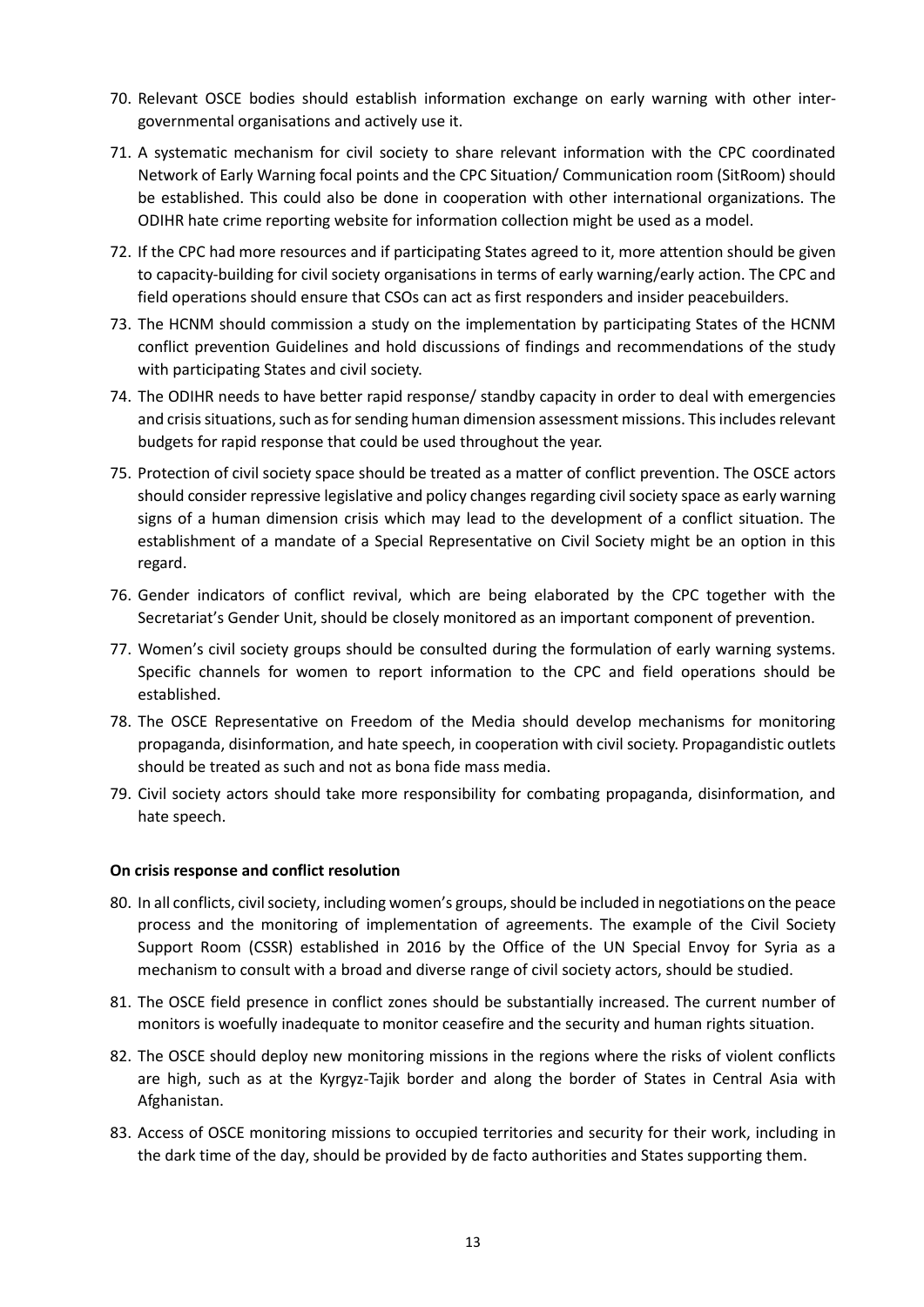- 84. The OSCE should establish a principle that a State party to a conflict cannot act as a mediator in relevant negotiation formats and a peacekeeper.
- 85. The OSCE should develop gender sensitive mechanisms in preventing and mitigating the effects of armed conflict on women, as well as protection of women from violence during and after the conflict. OSCE actors should strengthen local and international women's voices in media reporting and in meaningful decision-making structures at all levels of negotiations.
- 86. The OSCE should develop more programmes on the security of journalists, human rights defenders and peacebuilders in conflict situations and support the work of the ODIHR and the RFoM in this field.

#### **On post-conflict transformation and peacebuilding**

- 87. The OSCE should develop a post-conflict transformation framework and strategy for each conflict region, based on social, political and other characteristics of the situation and engage civil society in drafting such strategies. They should include not only the building of democratic institutions, good governance and rule of law, but also cover broad post-conflict dialogue in the society, de-construction of stereotypes, combating propaganda, enhancing culture of remembrance and critical reflection, including through cultural activities, formal and informal educational programmes and projects.
- 88. The OSCE should develop and implement training programmes in post-conflict transformation for civil society actors. These programmes should be based on needs assessment and analysis of local context. There are countries where the OSCE can learn from local actors and involve recognised civil society representatives, such as specialists in dealing with the past/ transitional justice, on war crimes trials monitoring and documentation of past crimes as experts and trainers in such programmes.
- 89. The OSCE should develop a gender-sensitive approach to transitional justice and post-conflict transformation by including women NGOs in drafting programs, reports, trainings, assessment, etc.
- 90. The OSCE Documentation Centre is the institutional memory of the OSCE. It is important to develop broad programs/ projects that tap into and make use of this knowledge and facilitate learning from the OSCE's past in order to overcome today's mistrust and challenges.

#### **On the engagement with civil society**

- 91. It is crucial that civil society plays a more active role in conflict prevention, resolution, and transformation. The OSCE conflict prevention mechanisms should not limit their interaction to representatives of the academia but also engage with local and international CSOs. Active inclusion of human rights defenders, peacebuilders, women's groups, environmental activists, youth, and other civil society groups and representatives of affected population is critically important. In order to achieve this, there need to be regular and systematic communication mechanisms between relevant OSCE bodies and civil society – for situations in participating States both with and without field missions.
- 92. The CPC, the HCNM and field operations should regularly involve local and international civil society actors in joint analysis and the development of policies and regional/country strategies.
- 93. The meaning of civil society and its important role, including along the conflict cycle, needs to be mainstreamed in all OSCE institutions working in the three OSCE dimensions. This could be done, for example, through the creation of the position of a Special Representative on Civil Society as well as in the framework of the OSCE Peacebuilding Course for OSCE executive structures. The position of a Special Representative on Civil Society should be created to address the manifold challenges that civil society faces: (1) mainstream the meaning and role of civil society, in particular along the conflict cycle, within OSCE structures and the public, (2) help facilitate systematic communication and cooperation